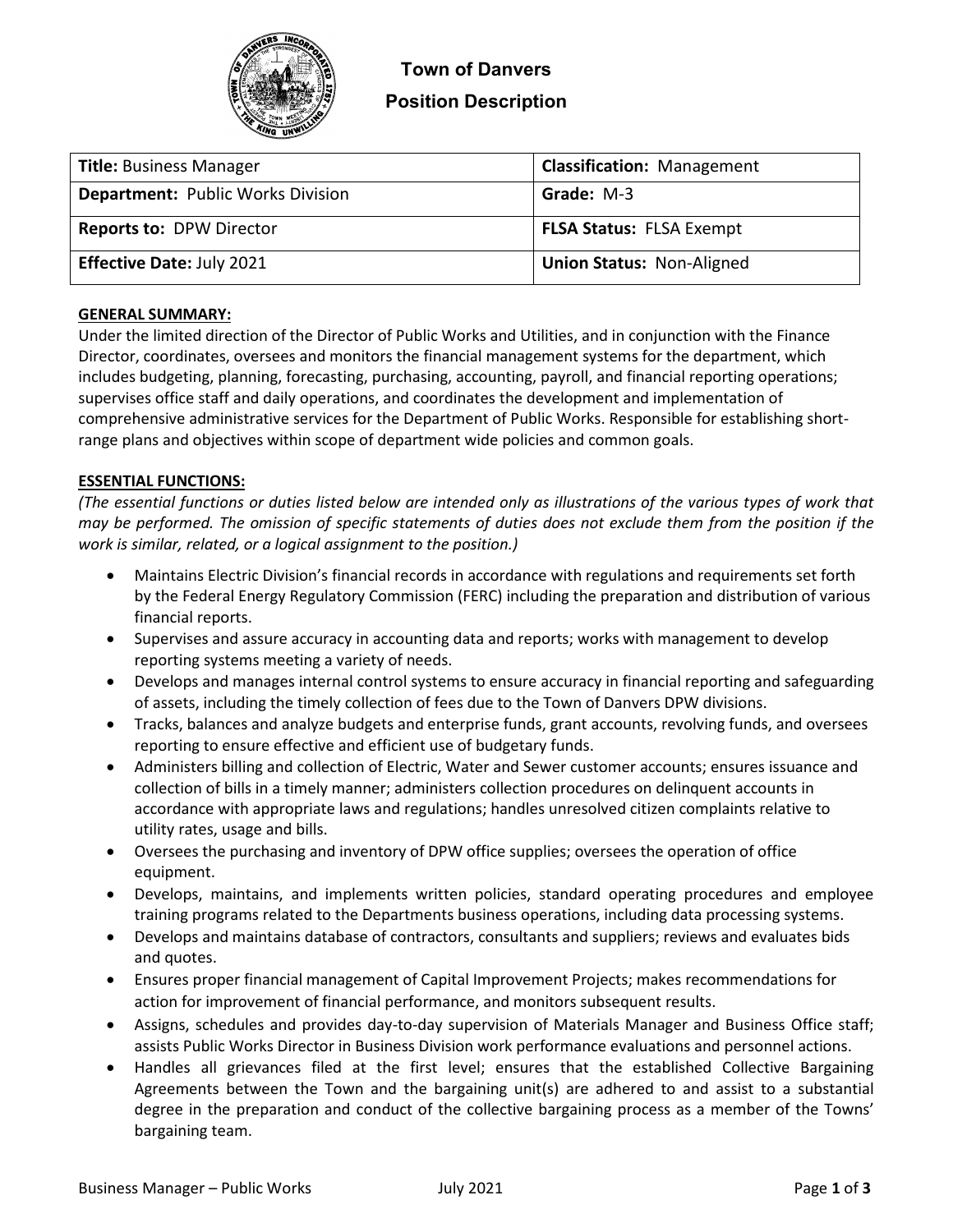- Develops and implements recommendations for improving business systems throughout the Public Works Department.
- Develops and implements business practices and procedures to ensure efficient operation throughout the department.
- Compiles, evaluates and provides backup data as necessary, to Public Works Director substantiating need for revised water and sewer rates, determining whether rates should be changed and presenting recommendations to Commissioners for final action.
- Participates in electric rate development and analysis.
- Coordinates the preparation of the Public Works annual budget, the annual Electric Division audit, annual DPU and FERC reports, monthly water/sewer revenue analysis, and other reports as necessary.
- Consults with the Public Works Director and Finance Director for upgrades and enhancements to existing data processing systems.
- Consults with DPW Director on specific matters for clarification and interpretation ofdepartment policy.
- Receives and resolves complaints, inquiries, and requests for information from the public in a timely and professional manner.
- Performs similar or related work as required, directed or as situation dictates.

## **MINIMUM QUALIFICATIONS:**

- Bachelor's Degree in Accounting, Business, Public Administration, or related field; 5-7 + years of progressively responsible experience in municipal public works, Utilities experience preferred, five (5) of which are in a senior management position; or any equivalent combination of education, training and experience.
- Advanced understanding of computers, including financial accounting software and Microsoft Office, is required.
- Massachusetts driver's license.
- Must be fully committed to providing service excellence to every person who visits, works, or resides in the Town of Danvers by embodying the organization's five core values: inclusion, integrity, accountability, positivity, and collaboration.

## **KNOWLEDGE, ABILITY AND SKILL**

*Knowledge*: Comprehensive knowledge of data analysis including the ability to manage, analyze, coordinate, strategize, systemize/correlate with discretion in determining time, place and sequence of operation with organizational framework. Working knowledge of local and state regulations. General knowledge of the principles and practices of municipal finance, public procurement, budgeting, accounting and cash flow modeling.

*Ability*: Ability to provide supervision, ability to implement decisions based on data, and overseeing their execution. Ability to manage people and programs within a public utility in a style which leads productive employees toward the accomplishment of established goals and objectives. Ability to perform in a fast-paced office environment. Ability to analyze and interpret financial data and to present findings clearly. Ability to establish and maintain cooperative relationships with Town officials and governmental representatives. Ability to manage several projects at one time. Ability to communicate effectively and efficiently verbally and in writing and to work effectively under time constraints to meet deadlines.

*Skills*: Imagination, innovation and judgment relating to planning and achieving department goals. Financial management skills. Excellent planning, time management and organizational skills. Strong computer skills. Excellent customer service and organization skills, excellent time-management skills, excellent written and verbal communication skills and strong project management skills. Excellent multi-tasking skills.

## **SUPERVISION**

*Received:* Works under the general direction of the DPW Director, and in accordance with the applicable provisions of the Massachusetts General Laws.

*Exercised:* Responsible for the supervision and performance of all people within the department and operating units under their direction and control.